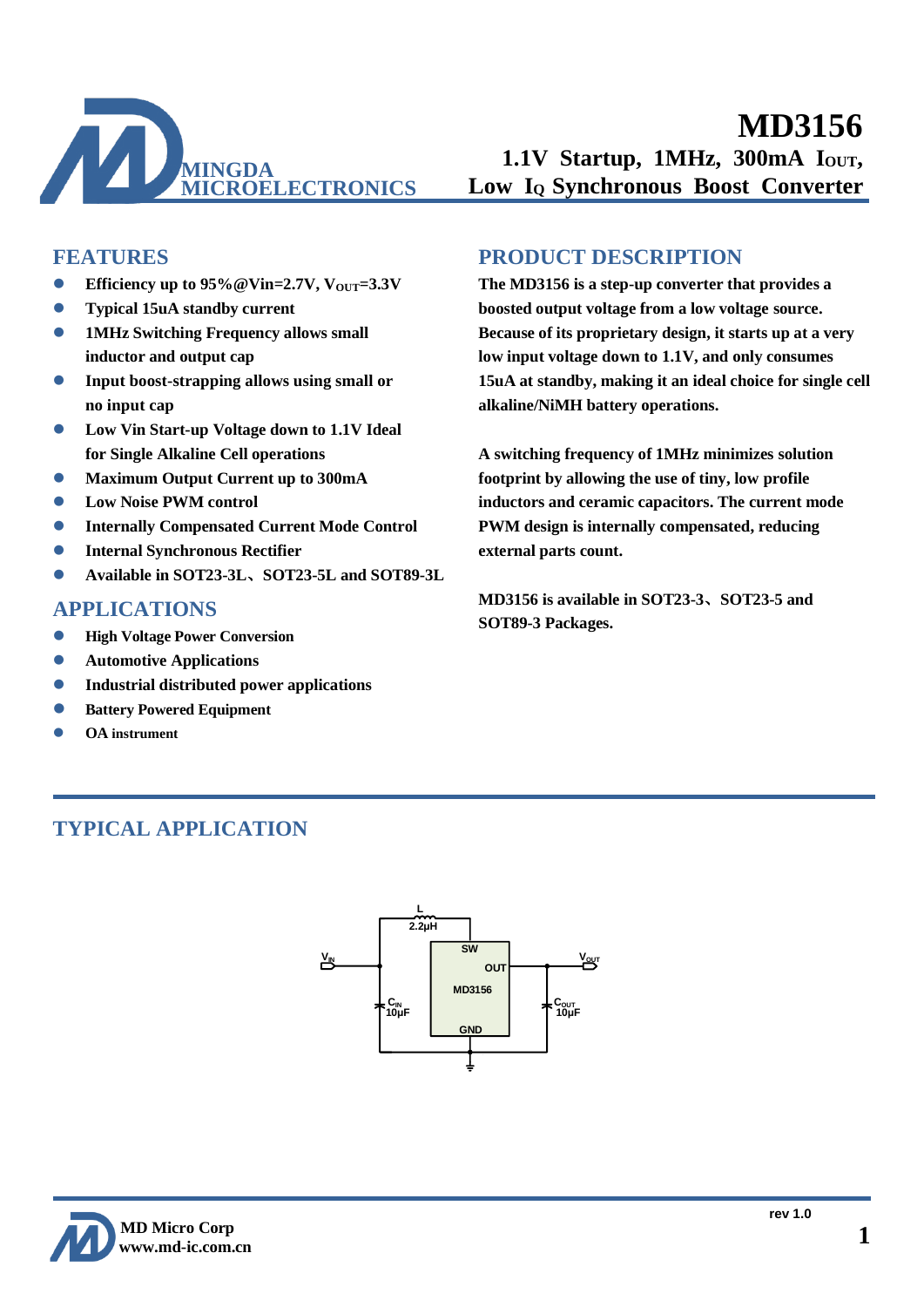| VINDEIN IINF VINDIA LIMIN |               |             |                  |                         |                        |  |
|---------------------------|---------------|-------------|------------------|-------------------------|------------------------|--|
| <b>Product Name</b>       | $V_{OUT} (V)$ | Package     | Ordering<br>Name | Marking                 | Package<br>Information |  |
| MD3156E18                 | 1.8           | $SOT-23-3L$ | MD3156E18QA3     | $\mathbf{4}$ 3156E18    |                        |  |
| MD3156E33                 | 3.3           | $SOT-23-3L$ | MD3156E33QA3     | $\mathbf{4}$ 3156E33    |                        |  |
| MD3156E18                 | 1.8           | $SOT-23-5L$ | MD3156E18QC3     | $\mathbf{4}$ 3156E33    |                        |  |
| MD3156E30                 | 3.0           | $SOT-23-5L$ | MD3156E30QC3     | $\mathbf{4}$ 3156E30    | Tape and Reel, 3000pcs |  |
| MD3156E33                 | 3.3           | $SOT-23-5L$ | MD3156E33QC3     | <b>M</b> 3156E33        |                        |  |
| MD3156A30                 | 3.0           | $SOT-23-5L$ | MD3156A30QC3     | $\overline{AD}$ 3156A30 |                        |  |
| MD3156A33                 | 3.3           | $SOT-23-5L$ | MD3156A33QC3     | <b>M</b> 3156A33        |                        |  |
| MD3156A36                 | 3.6           | $SOT-23-5L$ | MD3156A36QC3     | $\overline{42}$ 3156A36 |                        |  |
| MD3156E18                 | 1.8           | SOT-89-3L   | MD3156E18PA1     | <b>2</b> 3156E33        |                        |  |
| MD3156E33                 | 3.3           | SOT-89-3L   | MD3156E33PA1     | $\overline{42}$ 3156E33 | Tape and Reel, 1000pcs |  |

## **ORDER INFORMATION**

# **PACKAGE REFERENCE**



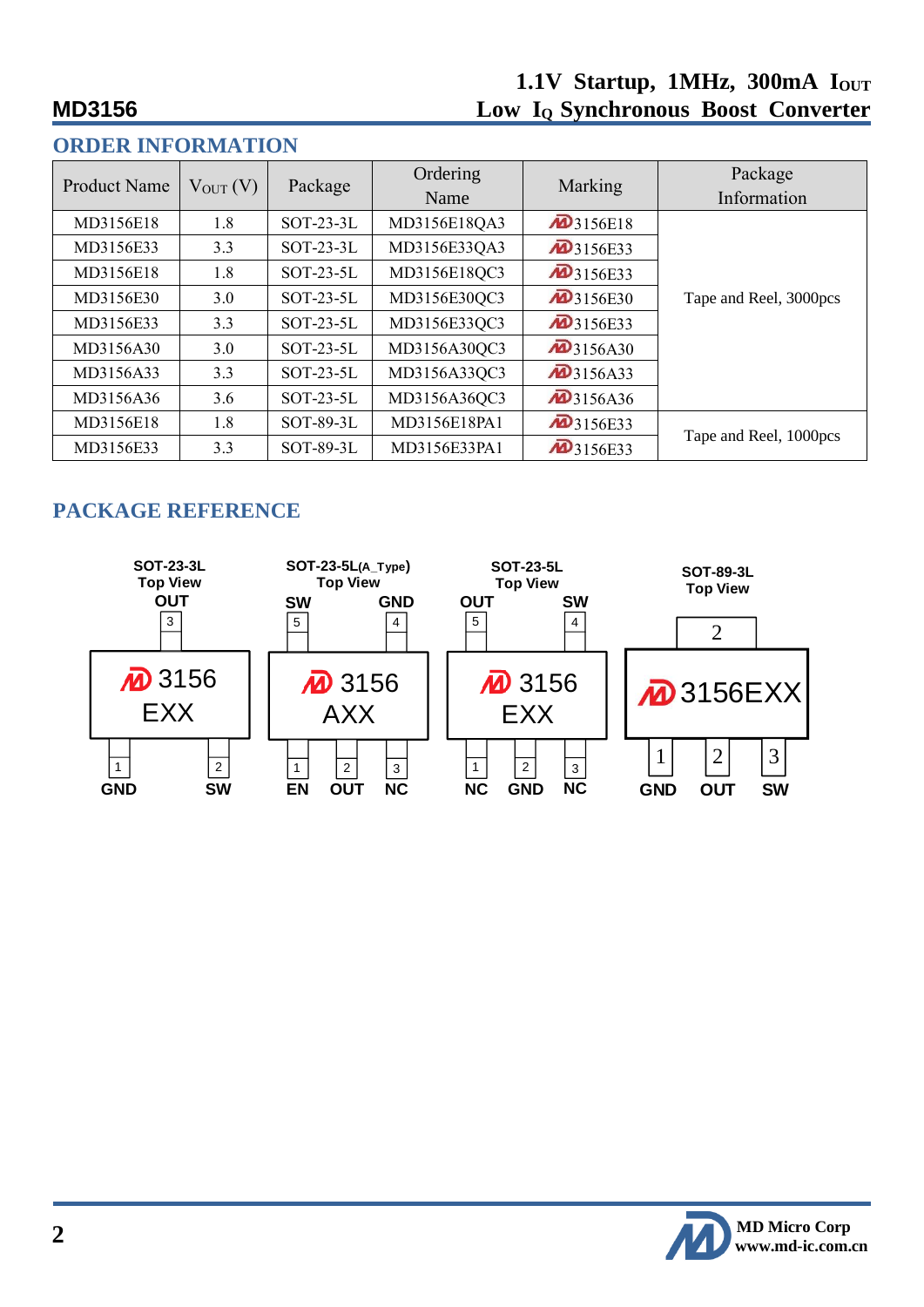## **ABSOLUTE MAXIMUM RATINGS**

| Parameter                            | Symbol                        | Ratings         |      | Units              |  |
|--------------------------------------|-------------------------------|-----------------|------|--------------------|--|
| <b>SW Voltage</b>                    | $V_{SW}$                      | $-0.3 \sim 6$   |      |                    |  |
| <b>Output Voltage</b>                | $V_{OUT}$                     | $-0.3 - 6$      |      | V                  |  |
| Enable Voltage                       | $V_{\rm EN}$                  | $-0.3 - 6$      |      |                    |  |
|                                      |                               | SOT23-3L        | 500  |                    |  |
| Power Dissipation                    | $P_D$                         | SOT23-5L        | 500  | mW                 |  |
|                                      |                               | SOT89-3L        | 1000 |                    |  |
|                                      | $R_{\theta$ JB <sup>(1)</sup> | SOT23-3L        | 180  |                    |  |
| <b>Thermal Resistance</b>            |                               | SOT23-5L        | 180  | $\rm ^{\circ} C/W$ |  |
|                                      |                               | SOT89-3L        | 100  |                    |  |
| <b>Operating Ambient Temperature</b> | $T_{\rm opr}$                 | $-40 \sim +85$  |      | $\rm ^{\circ}C$    |  |
| <b>Storage Temperature</b>           | $T_{\text{stg}}$              | $-40 \sim +125$ |      |                    |  |
| <b>ESD</b> Protection                | <b>ESD HBM</b>                | 8000            |      | V                  |  |
| Lead Temperature & Time              |                               | 260°C, 10S      |      |                    |  |

NOTE:

(1) Mounted on JEDEC standard 4layer (2s2p) PCB test board

Stresses beyond those listed "Absolute Maximum Ratings" may cause permanent damage to the device.

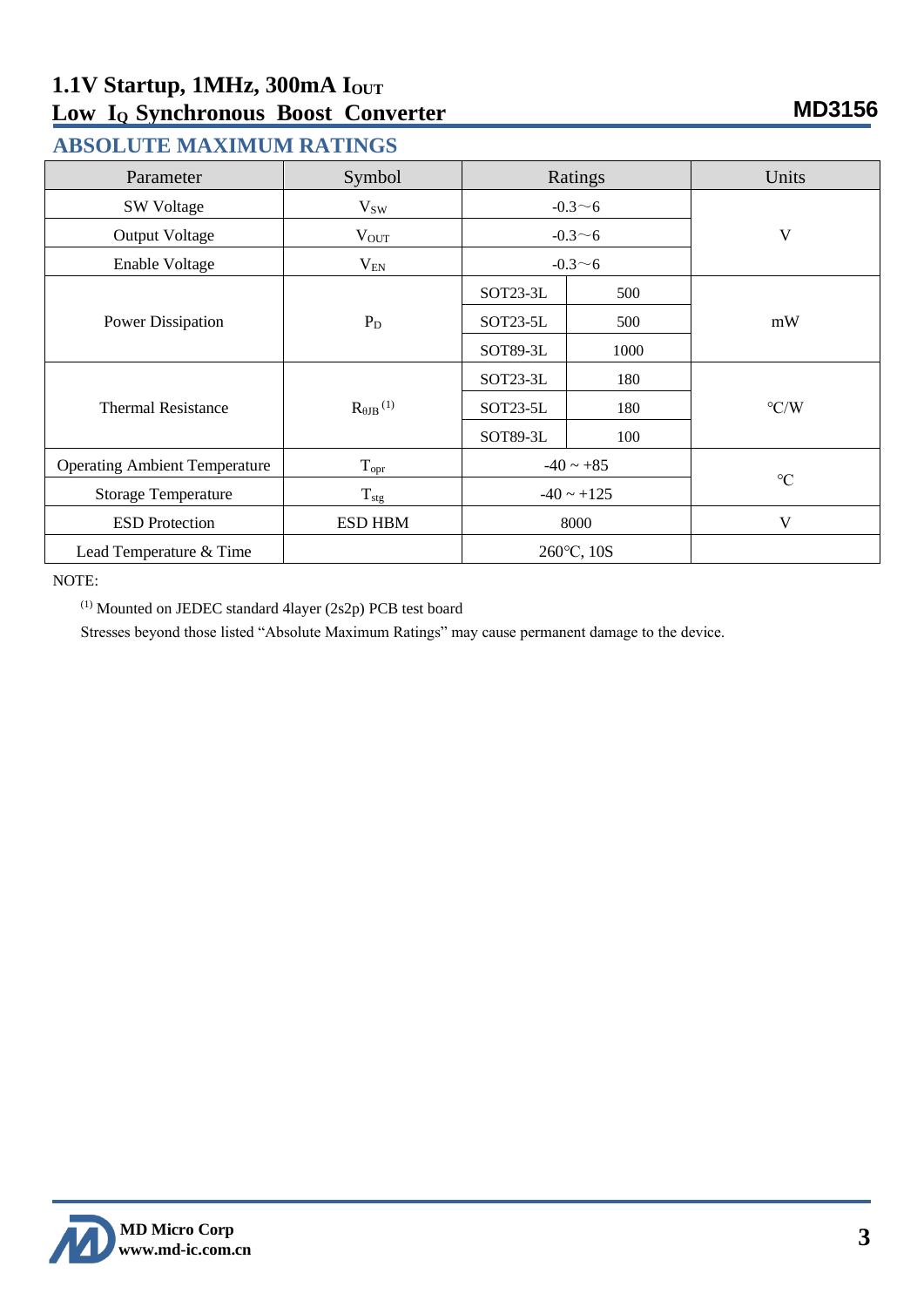# **ELECTRICAL CHARACTERISTICS**

T<sub>A</sub>=25℃, ,unless otherwise noted.

| Parameter                             | Symbol             | Conditions                                              | Min | Typ | Max | Unit       |
|---------------------------------------|--------------------|---------------------------------------------------------|-----|-----|-----|------------|
| <b>Input Voltage Range</b>            | $V_{IN}$           |                                                         | 1.1 |     | 5   | V          |
| <b>Startup Voltage</b>                | <b>V</b> START     | $IOUT=1mA$                                              |     | 1.1 |     | V          |
| Hold Voltage                          | $V_{HOLD}$         | $IOUT=50mA$                                             |     | 0.5 | 0.7 | V          |
| <b>Output Voltage Range</b>           | $V_{OUT}$          |                                                         | 1.8 |     | 3.6 | V          |
| <b>Output Voltage accuracy</b>        |                    | $IOUT=0mA$                                              |     | 2   |     | $\%$       |
| Line regulation                       |                    | $IOUT=50mA$                                             |     | 0.1 | 0.2 | $\%$ /V    |
| Load regulation                       |                    | $IOUT=0~300mA$                                          |     | 1   | 2   | $\%$       |
| <b>Switching Frequency</b>            | Fosc               | $V_{\text{OUT}}=0.95*V_0$ , No inductor                 | 0.7 | 1   | 1.4 | <b>MHz</b> |
| Max Duty cycle                        |                    | $V_{\text{OUT}}=0.95*V_{\text{O}}$ , No inductor        | 85  | 90  | 95  | $\%$       |
| Quiescent Current at V <sub>OUT</sub> |                    | $V_{\text{OUT}}=1.05*V_{\text{O}}$                      | 5   | 8   | 15  | μA         |
| Supply current at $V_{IN}$            | $I_{Q}$            | $IOUT=0mA$                                              |     |     | 20  | $\mu$ A    |
| Efficiency                            |                    | $IOUT=100mA$                                            | 85  |     |     | $\%$       |
| PMOS Rdson                            | $R_{dsonP}$        | $Isw=100mA$                                             |     | 400 | 600 | mohm       |
| <b>NMOS Rdson</b>                     | $R_{\text{dsonN}}$ | $Isw=100mA$                                             |     | 200 | 300 | mohm       |
| <b>SW Leakage Current</b>             | <b>I</b> swlk      | $V_{\text{OUT}}=3.6V, V_{\text{SW}}=0 \text{ or } 5.2V$ |     |     |     | $\mu A$    |

## **PIN FUNCTIONS**

| Name       | Description                                                                                            |  |  |
|------------|--------------------------------------------------------------------------------------------------------|--|--|
| <b>GND</b> | Ground Connection. It should be connected as close as possible to the output capacitor avoiding the    |  |  |
|            | high current switch paths                                                                              |  |  |
| <b>OUT</b> | Output voltage pin, with $10\mu$ F ceramic capacitor closely connected to GND                          |  |  |
| ΕN         | Enable input. Pulling this pin below the specified threshold shuts the chip down. Pulling it above the |  |  |
|            | specified threshold enables the chip. Floating this pin shuts the chip down                            |  |  |
| <b>SW</b>  | To connect inductor to VIN                                                                             |  |  |
| NC         | No connection                                                                                          |  |  |

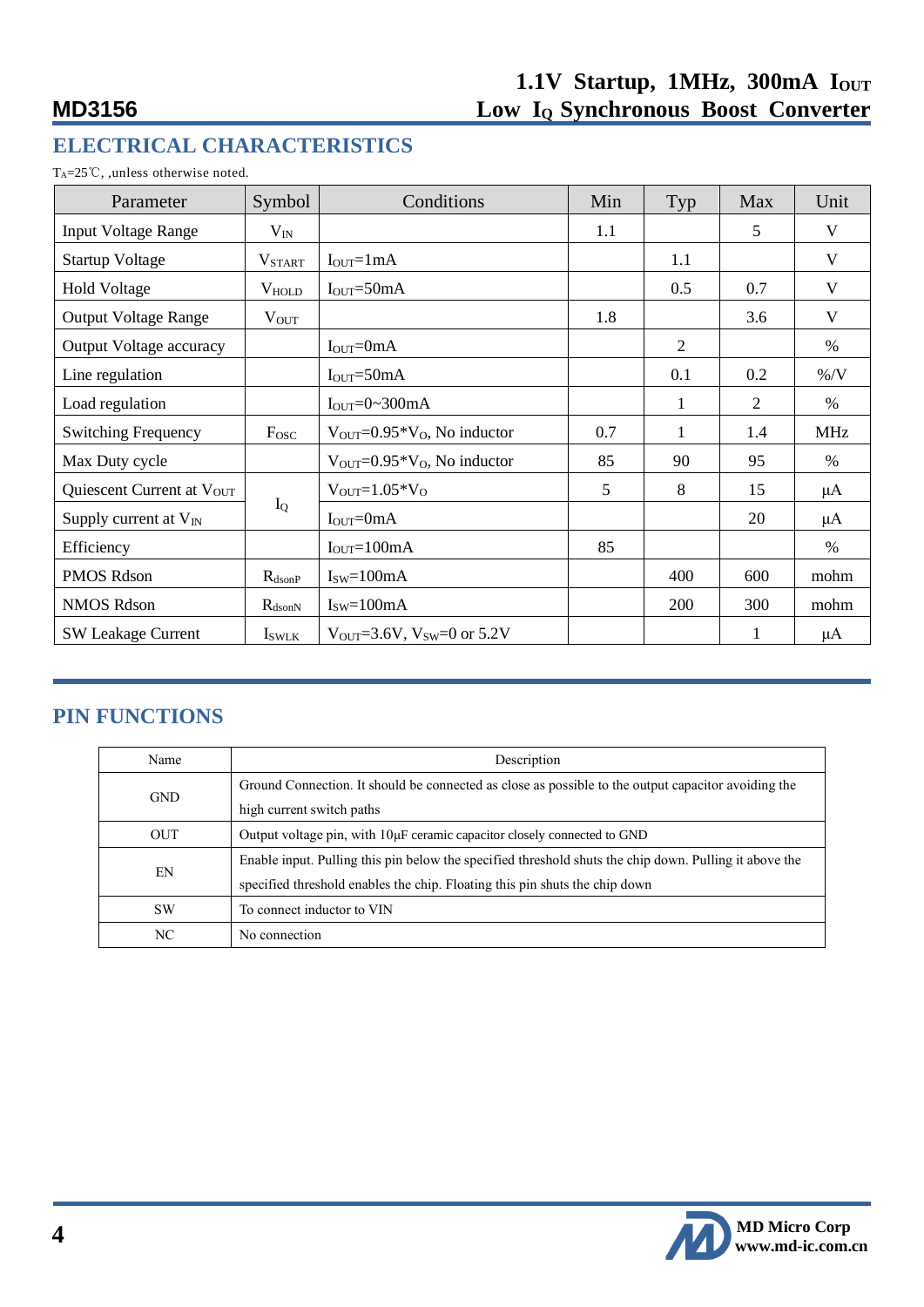## **TYPICAL PERFORMANCE CHARACTERISTICS**

 $C_{IN} = 10uF$ ,  $C_{OUT} = 10uF$ ,  $L = 2.2uH$  and  $T_A = 25^\circC$ , unless otherwise noted.







Output Voltage vs. Output Current at V<sub>OUT</sub>=1.8V Output Voltage vs. Output Current at V<sub>OUT</sub>=3.3V



 $I_Q$  vs. Temperature  $O$  Output Voltage vs. Temperature at  $V_{OUT}=3.3V$ 

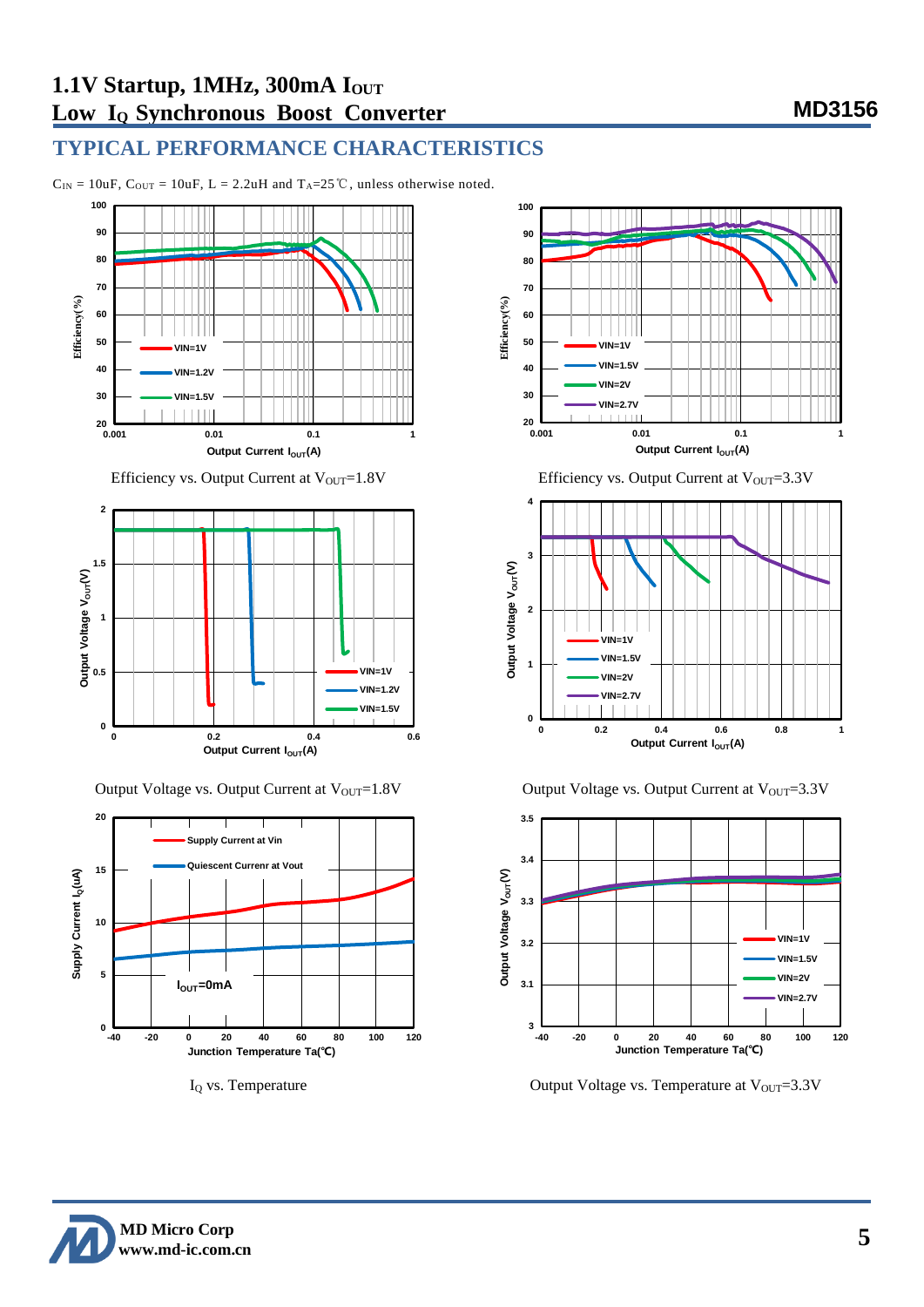## **FUNCTION BLOCK DIAGRAM**



## **DETAILED DESCRIPTION**

MD3156 is a low input voltage start up, current mode DC-DC step up converter. Its operation can be best understood by referring to the block diagram.

Upon starting up, the low voltage startup circuitry drives SW with on-off cycles, transferring energy from input to OUT by storing energy in the inductor during on-time and releasing it to the output during off-time. When OUT reaches 2V, the startup circuit turns off and the main controller takes over.

The main control loop consists of a reference, a GM error amplifier, a PWM controller, a current sense amplifier, an oscillator, a PWM logic control, and it is power stage including its driver.

The main control loop is a classic current mode control loop. The GM stage integrates the error between FB and REF, and its output is used to compare with a triangular wave which the summing result of the current sense amplifier output and a slope compensation voltage. The output of the comparator is used to drive the power stage to reach regulation.

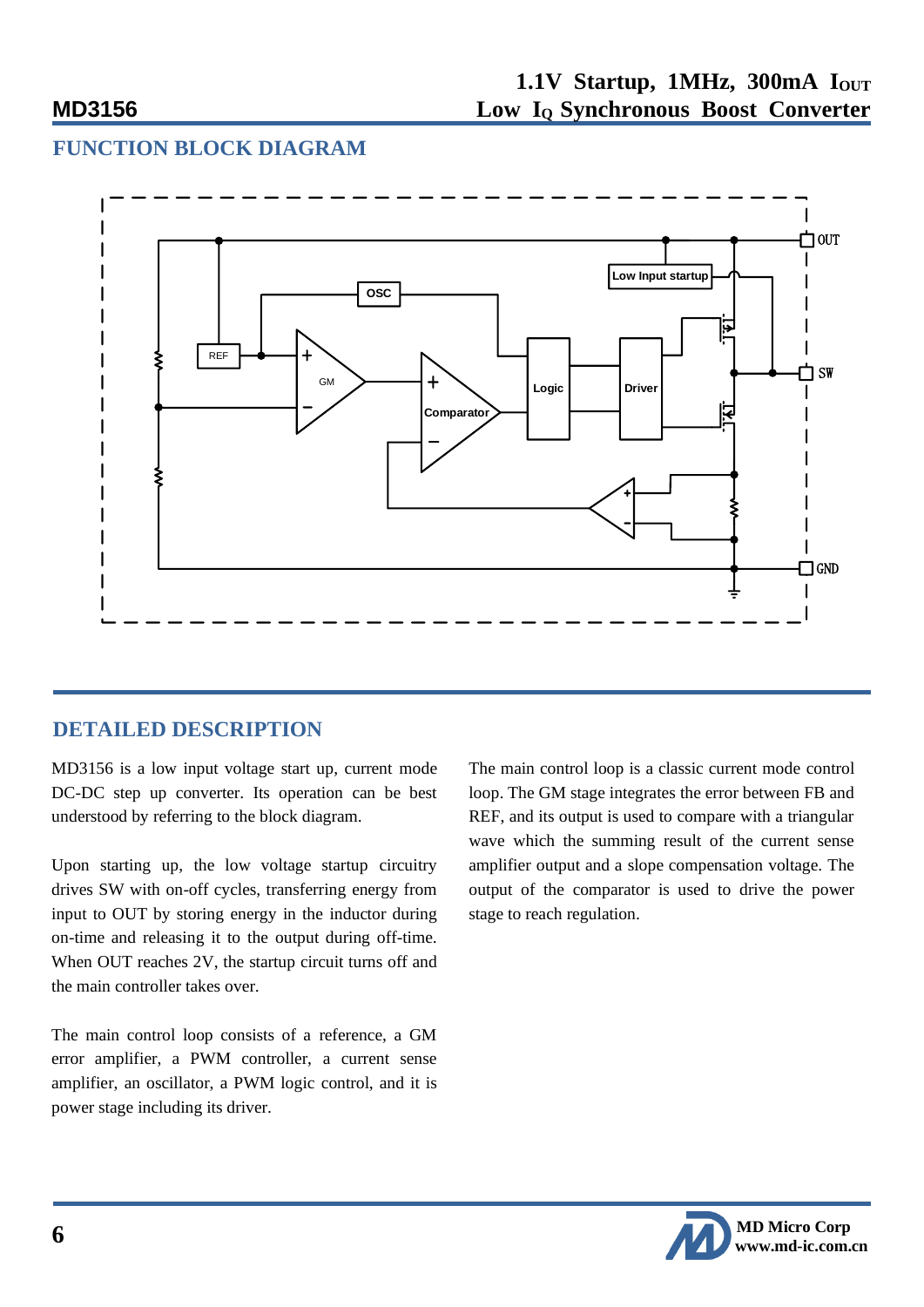# **1.1V Startup, 1MHz, 300mA I**<sub>OUT</sub> **Low IQ Synchronous Boost Converter MD3156**

### **APPLICATION INFORMATION**

### **Inductor selection**

With switching frequency up to 1MHz, small surface mount inductors can be used with values from 2.2uH to 4.7uH. For a given chosen inductor value and application conditions make sure the peak inductor current does not exceed the maximum current rating of the selected vendor's inductor.

### **Input and output capacitor selection**

The MD3156's bootstrap architecture allows the use of very small input capacitor. For applications that only need to drive small output load current, the input capacitor is optional, because once output is started up, the IC's is powered by OUT, a quiet power supply.

The output capacitor is used to stabilize the loop and provide ac current to the load. A low ESR ceramic cap with values from 2.2uF to 22uF can be used. Smaller value capacitors are generally cheaper with small footprints, while larger capacitor provides lower ripples and better transient load responses. Also, when extreme low startup voltage is needed, larger output capacitors are needed for the part to startup under heavy load condition.

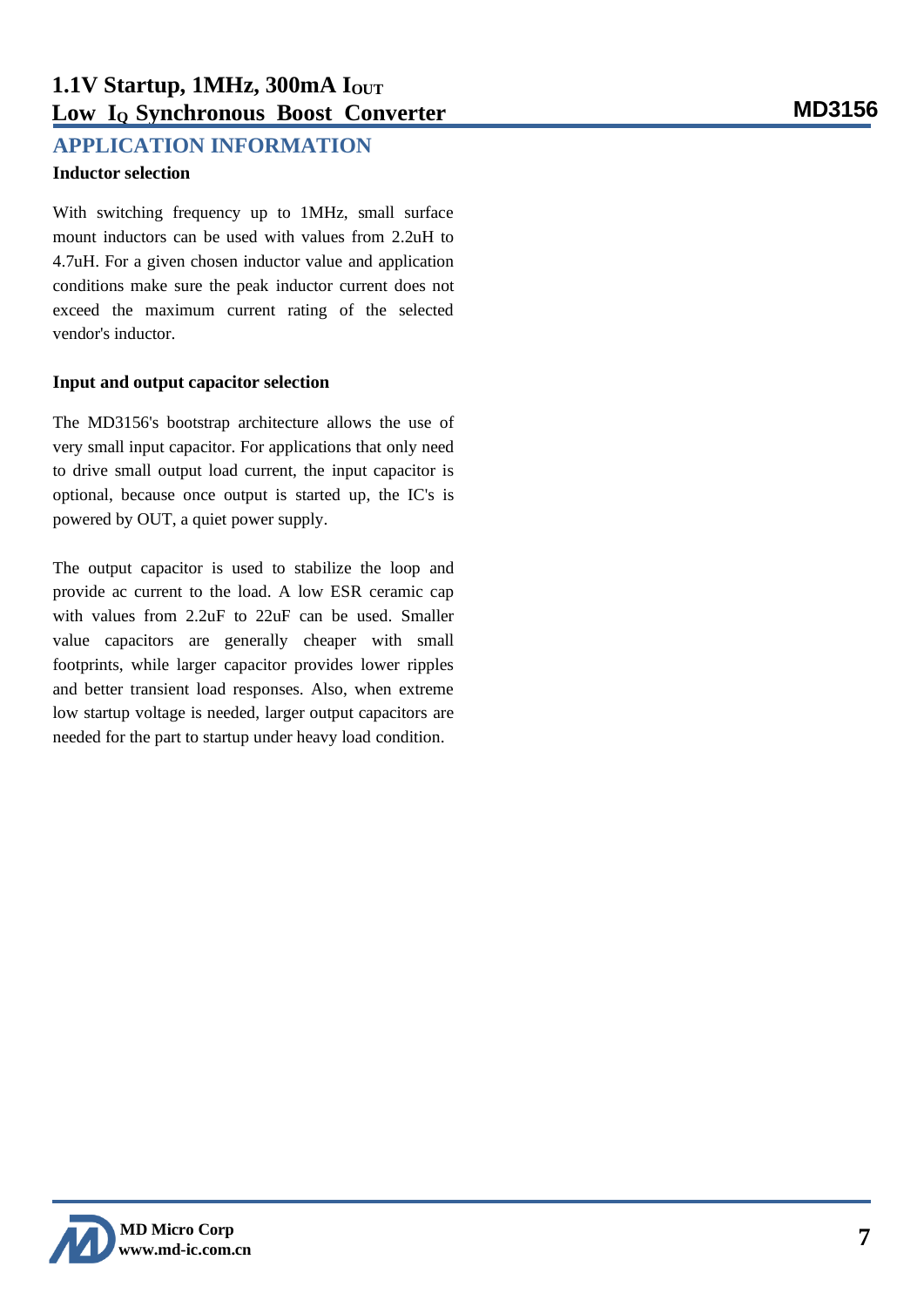### **PACKAGE OUTLINE DIMENSIONS**



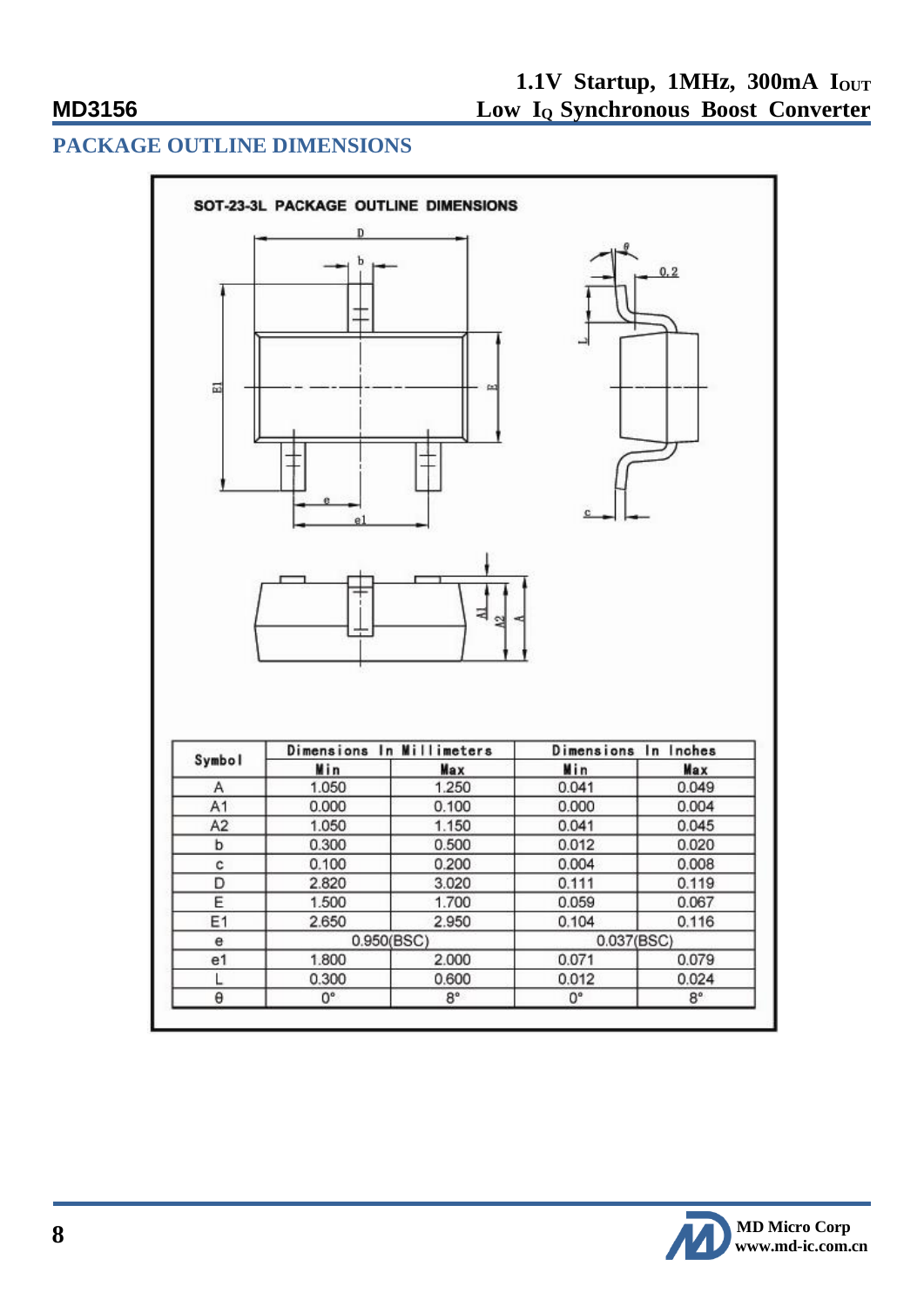**PACKAGE OUTLINE DIMENSIONS (CONTINUED)**